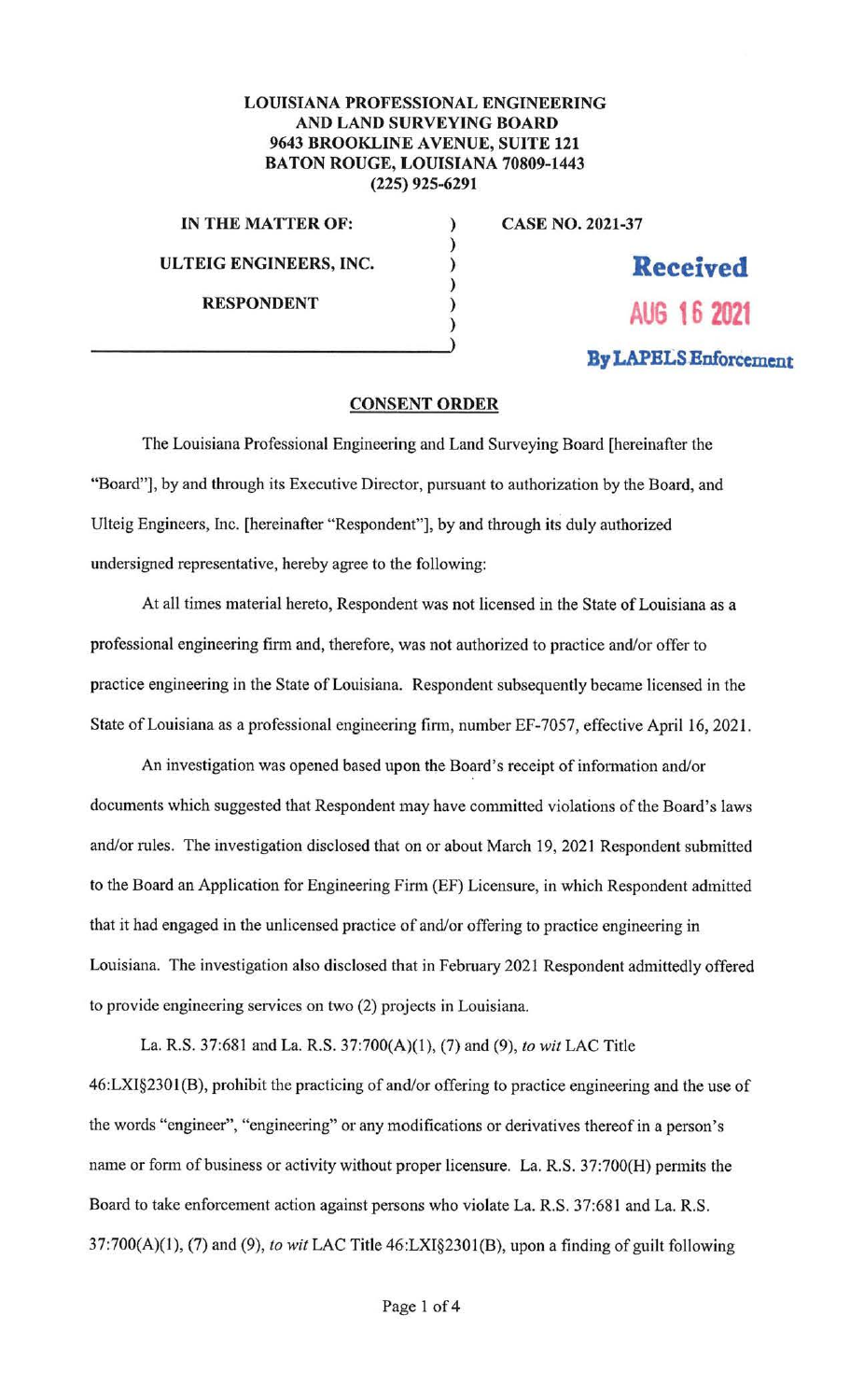the preferral of charges, notice and hearing and a majority vote of its entire membership authorized to participate in the proceeding. La. R.S. 37:681, La. R.S. 37:700(A)(l), (7) and (9), La. R.S. 37:700(H) and LAC Title 46:LX1§2301 (B) were in effect at all times material hereto.

It is undisputed that (a) until April 16, 2021 Respondent was not licensed in Louisiana as a professional engineering finn and, therefore, was not authorized to practice and/or offer to practice engineering in Louisiana and (b) in February 2021 Respondent admittedly offered to practice engineering and used the words "engineer", "engineering" or modifications or derivatives thereof in connection therewith in Louisiana without proper licensure.

By letter dated July 21, 2021 the Board gave notice to Respondent that it was considering the preferral of charges against Respondent on the grounds that Respondent may have violated La. R.S. 37:681 and La. R.S. 37:700(A)(l), (7) and (9), *to wit* LAC Title 46:LXI§230I(B), relative to practicing and/or offering to practice engineering and using the words "engineer", "engineering" or any modifications or derivatives thereof in a person's name or form of business or activity without proper licensure.

Wishing to dispense with the need for further enforcement action and to conclude the instant proceeding without further delay and expense, for the purpose of this proceeding only, Respondent and the Board do hereby enter into this Consent Order, in which Respondent of its own free will consents to the issuance of a Consent Order by the Board, wherein Respondent agrees to (a) pay a fine of Three Thousand and No/100 (\$3,000.00) Dollars, (b) pay administrative costs of Two Hundred Seventy-Eight and 43/100 (\$278.43) Dollars, (c) the publication of this Consent Order on the Board's website and a summary of this matter in the Board's official joumal, the *Louisiana Engineer and Surveyor Journal,* and the reporting of this matter to the National Council of Examiners for Engineering and Surveying (NCEES), identifying Respondent by name.

Respondent admits that its conduct as set forth above constitutes violations of the above referenced laws and/or rnles as stated herein. Respondent acknowledges awareness of said laws and/or rnles and states that it will comply with all applicable laws and rnles henceforth. Respondent has been advised of its right to an informal conference, to be represented by counsel before the Board and/or to appear at any hearing personally or by counsel and present witnesses and evidence in its own behalf, it hereby waives this right and its right to appeal, and it states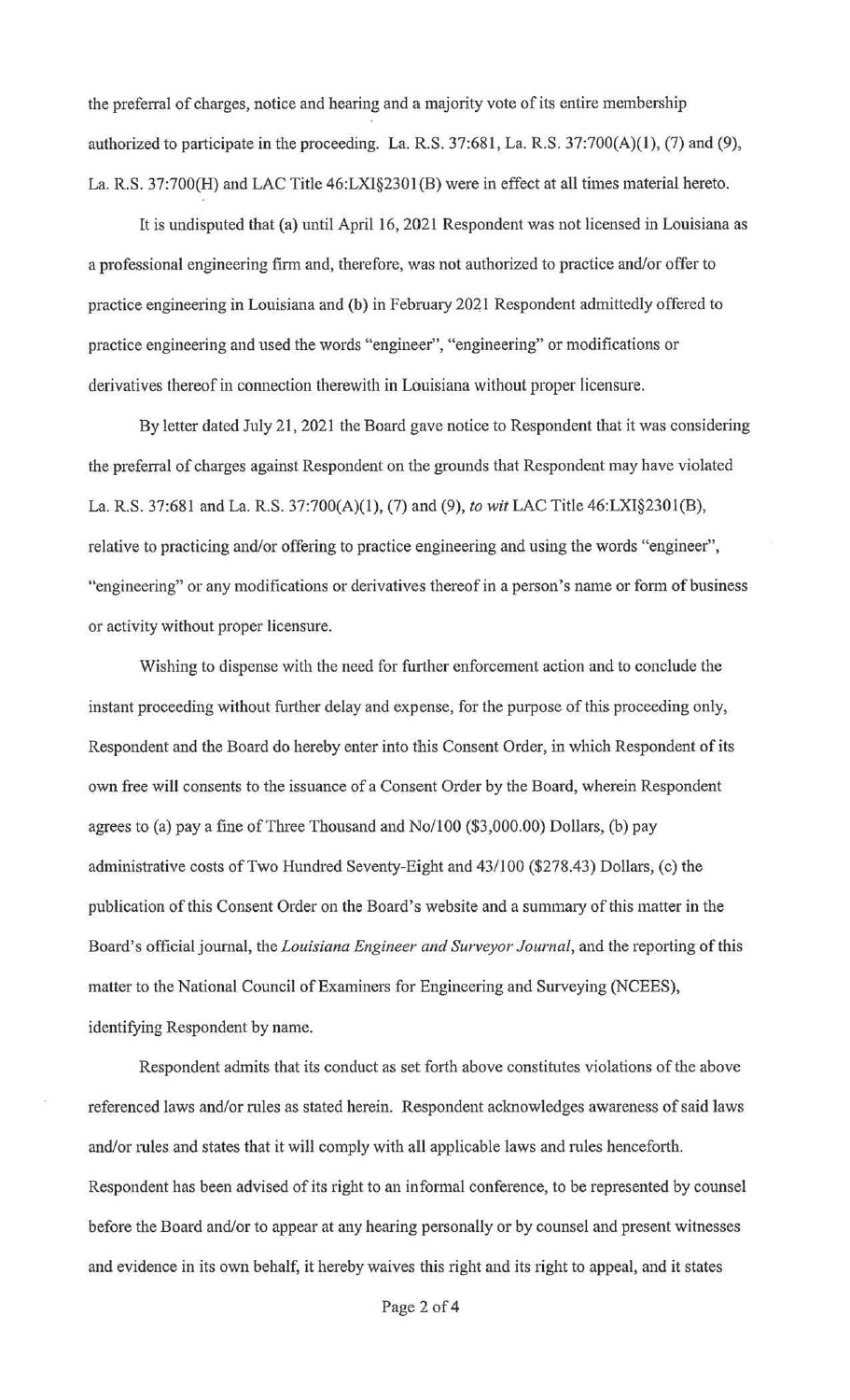affirmatively that it has been afforded all administrative remedies due it under the law. Respondent further acknowledges awareness of the fact that the signed original of this Consent Order will remain in the custody of the Board as a public record and will be made available for public inspection and copying upon request.

Therefore, in consideration of the foregoing and by signing this Consent Order, Respondent does hereby waive its right to an informal conference, to a hearing before the Board, to the presenting of evidence and witnesses on its behalf, to Findings of Fact and Conclusions of Law in this case, and to judicial review of this Consent Order.

Respondent hereby represents that (a) it fully understands the meaning and intent of this Consent Order, including but not limited to its final and binding effect, (b) it has voluntarily entered into this Consent Order and that no other promise or agreement of any kind has been made to or with it by any person whatsoever to cause the execution of this instrument and (c) the sanctions set forth in this Consent Order do not prevent the Board from taking further disciplinary or enforcement action against Respondent on matters not specifically addressed in this Consent Order.

WHEREFORE, the Louisiana Professional Engineering and Land Surveying Board and Respondent agree that:

1. Respondent shall pay a fine of Three Thousand and No/100 (\$3,000.00) Dollars, which shall be tendered to the Board by certified check payable to the Board, due upon the signing of this Consent Order; and

2. Respondent shall pay administrative costs of Two Hundred Seventy-Eight and 43/100 (\$278.43) Dollars, which shall be tendered to the Board by certified check payable to the Board, due upon the signing of this Consent Order; and

3. This Consent Order shall be published on the Board's website and a summary of this matter shall be printed in the official journal of the Board, the *Louisiana Engineer and Surveyor Journal,* and reported to the National Council of Examiners for Engineering and Surveying (NCEES), identifying Respondent by name; and

4. This Consent Order shall not become effective unless and until it is accepted and signed by and on behalf of the Board. Should the Board not accept and sign this Consent Order, it is agreed that presentation of this matter to the Board shall not prejudice the Board or any of its